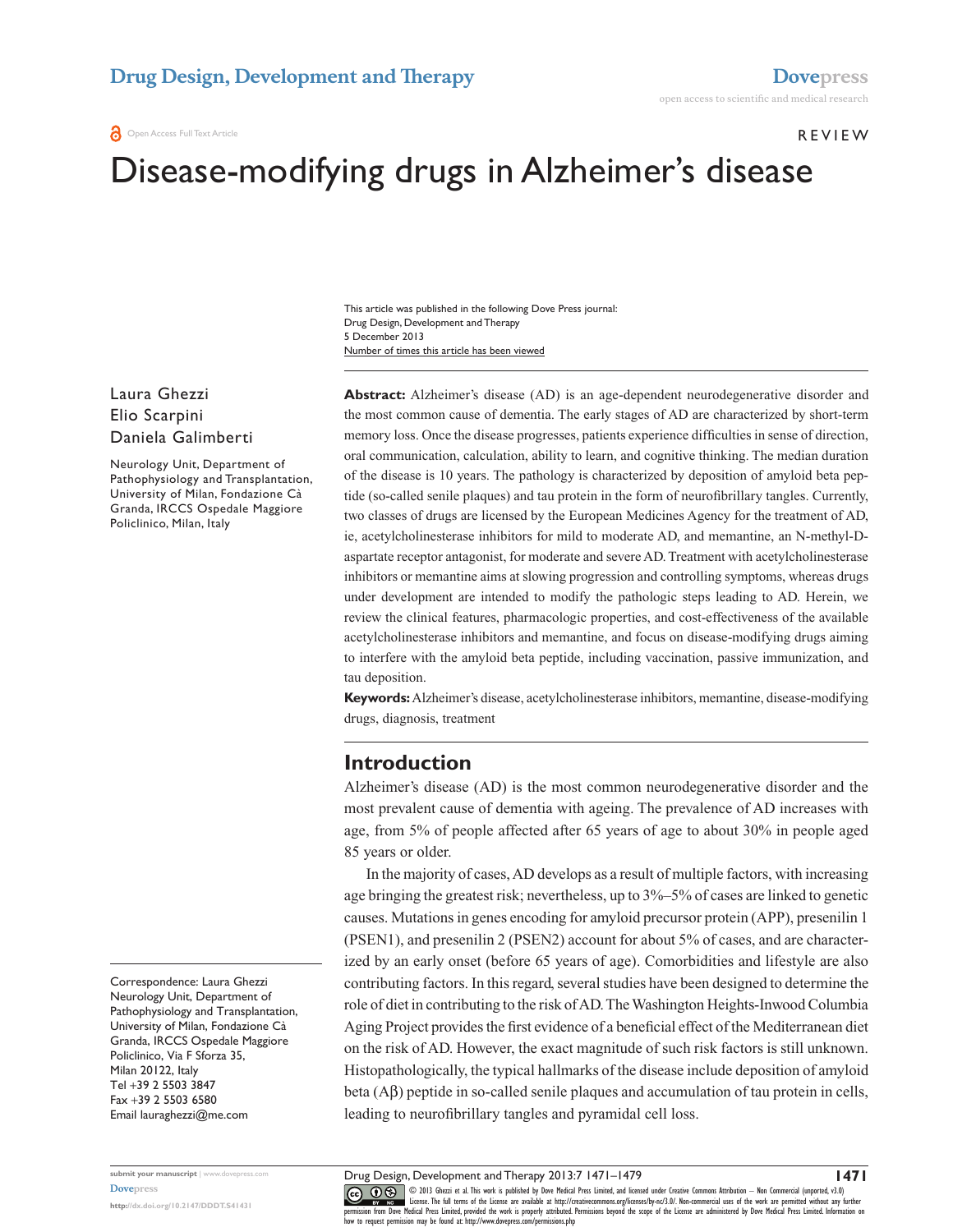## **Cholinergic hypothesis and current treatments**

In the past few decades, treatment for AD has largely involved replacement of neurotransmitters known to be lacking in AD, mostly based on the "cholinergic hypothesis" of AD.1–3 This hypothesis states that a deficit in central cholinergic transmission caused by degeneration of the basal forebrain nuclei is an important pathologic and neurochemical feature of AD. A progressive loss of nicotinic receptors over the course of the disease has also been described,<sup>4</sup> and there is evidence of a role for these receptors in memory and cognition deficits.<sup>5</sup>

Different strategies have been investigated to improve cholinergic neurotransmission, including increasing acetylcholine synthesis, augmentation of presynaptic acetylcholine release, stimulation of cholinergic postsynaptic muscarinic and nicotinic receptors, and reduction of acetylcholine synaptic degradation with cholinesterase inhibitors. The current data do not support the use of precursors of acetylcholine, presynaptic releasing agents, or muscarinic agonists because of a lack of efficacy and unacceptable side effects.<sup>6</sup>

Acetylcholinesterase inhibitors act by restricting the ability of the cholinesterase enzyme to break down acetylcholine, thus increasing the concentration and duration of acetylcholine at sites of neurotransmission. So far, three acetylcholinesterase inhibitors are approved for the treatment of patients with mild-to-moderately severe AD, ie, donepezil, rivastigmine, and galantamine.

Donepezil is a reversible, specific acetylcholinesterase inhibitor. It is easily absorbed by the body and can be taken once a day, initially at 5 mg and then, after 4 weeks of use, titrated up to 10 mg per day. It was approved for the treatment of mild-to-moderate AD in 1996.

Acetylcholinesterase inhibitors are associated with a range of side effects as a result of cholinergic stimulation in different areas of the brain and the periphery. Possible side effects include nausea, vomiting, diarrhea, and sleep disturbances, associated with cholinergic activity in the cortex, caudate nucleus, brainstem, and medulla, respectively, and muscle cramps, weakness, bradycardia (particularly in people with sick sinus syndrome or other supraventricular cardiac conduction conditions), and urinary incontinence, associated with peripheral cholinergic activity.<sup>7</sup>

There is evidence that donepezil is effective in improving and maintaining global outcomes in the short to medium term  $(12-24$  weeks), $^{8}$  and is supported by a large open-label trial that investigated the efficacy of donepezil in a routine setting in clinical practice.<sup>9</sup> A meta-analysis showed that improvements in Mini-Mental State Examination score are maintained at 52 weeks with donepezil 10 mg/day compared with placebo.<sup>10</sup> In the AD2000, a clinical trial of 565 community residents, improvements in Mini-Mental State Examination score were maintained beyond 52 weeks with donepezil 5 or 10 mg/day.<sup>11</sup> However, despite the effects of donepezil on major symptoms of AD, its impact on patient quality of life has not been consistently demonstrated, perhaps reflecting the difficulty of assessing this aspect in the AD patient population.8

Rivastigmine tartrate is an acetylcholinesterase inhibitor and also a butyrylcholinesterase inhibitor. Owing to its short half-life (1.5 hours), it has to be taken twice a day. Doses start at 3 mg per day and increase gradually to between 6 mg and 12 mg per day. Rivastigmine can be taken orally or by a transdermal patch, with doses of either 4.6 mg or 9.5 mg per 24 hours. Care should be exercised in patients with renal disease (due to its elimination pattern), mild or moderate liver disease (mainly metabolized by the liver), sick sinus syndrome, conduction abnormalities, gastric or duodenal ulcers, or a history of asthma or obstructive pulmonary disease. The main side effects are nausea and vomiting. However, these events can be minimized using slow dose escalation, with small dose graduations and administration with food.<sup>7</sup>

A Cochrane review by Birks et al considering nine trials with a total of 4,775 participants concluded that rivastigmine gives benefit to people with mild-to-moderate AD when compared with placebo at 26 weeks.<sup>12</sup> Indeed, the rivastigmine 9.6 mg transdermal patch demonstrates the same efficacy but fewer side effects than capsules. The main adverse effects are gastrointestinal (nausea and vomiting), usually occurring during the titration phase.<sup>12</sup>

Rivastigmine preferentially inhibits the G1 isoform of cholinesterase, which is predominantly located in the cortex, hippocampus, and neuritic plaques, while donepezil and galantamine are not selective for any cholinesterase isoforms and have wide cholinergic activity both centrally and peripherally. The cholinergic activity of rivastigmine, in contrast with donepezil and galantamine, is apparently more targeted at clinically relevant brain sites.<sup>7</sup>

Two head-to-head studies comparing donepezil with high-dose and low-dose rivastigmine showed that results for rivastigmine on functional and global outcomes were significantly better than those for donepezil.<sup>13,14</sup> Bullock conducted another head-to-head study comparing donepezil with rivastigmine, and found a similar decline in cognitive, behavioral, and functional domains in the two groups of patients at 2 years of follow-up.15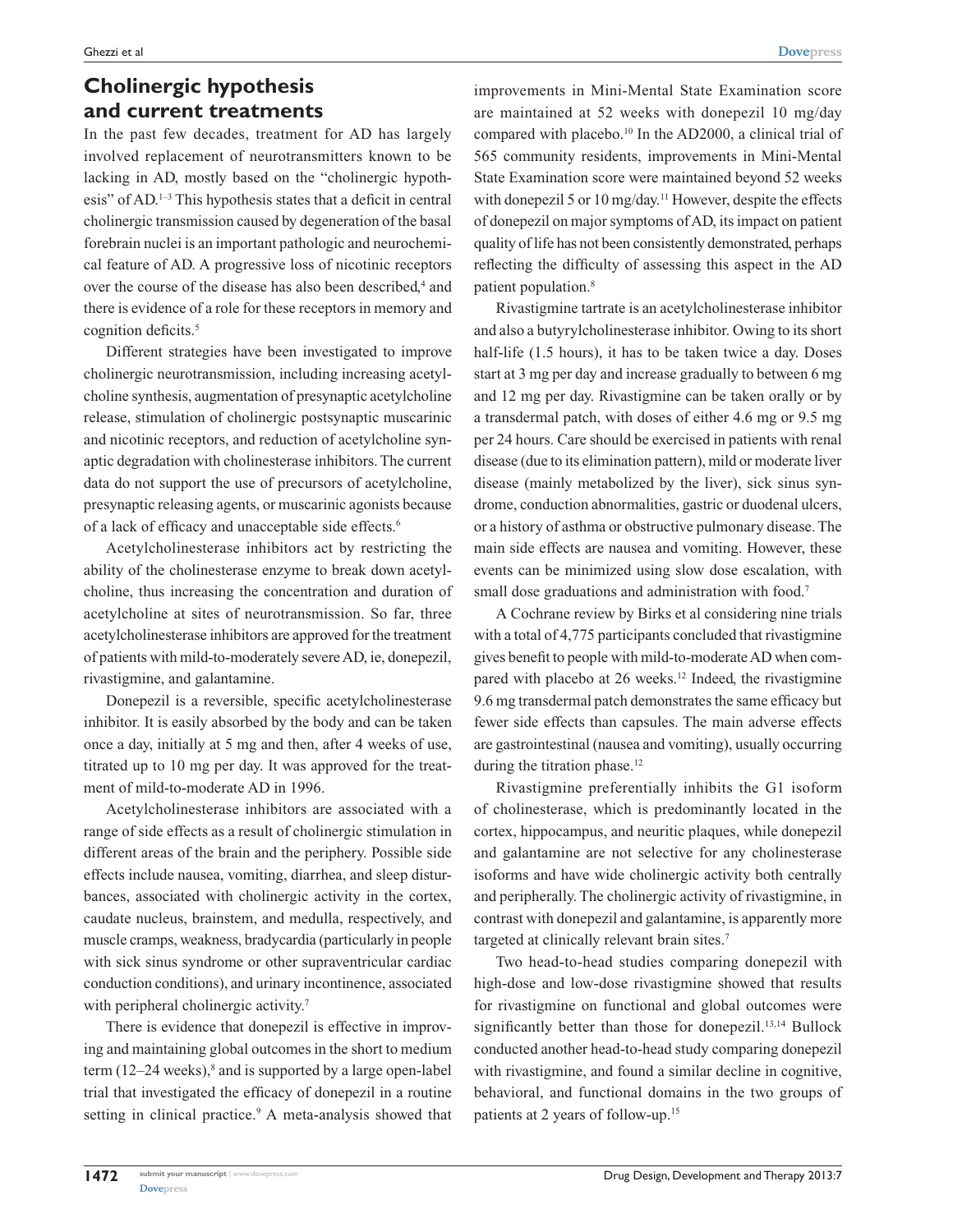Galantamine was originally made from snowdrop and narcissus bulbs, but is now produced synthetically. It is a reversible acetylcholinesterase inhibitor with a half-life of about 7 hours, indicating that it should be taken twice a day at the recommended dose of 16–24 mg each time. An alternative version is taken once a day at doses of 8, 16, or 24 mg. The side effects of galantamine are similar to those of the other acetylcholinesterase inhibitors, and are mainly gastrointestinal (abdominal pain, diarrhea, nausea, and vomiting), although bradycardia and dizziness have been also reported.

Several randomized controlled trials (RCTs) have compared the clinical efficacy of galantamine versus placebo. The benefit appears to vary depending on the dose, with greater benefits on cognition found with 16 and 32 mg/day after 21–26 weeks of treatment.16 With regard to functional ability, a number of RCTs have analyzed the effectiveness of galantamine versus placebo; the outcome measures considered were the Alzheimer's Disease Cooperative Study-Activities of Daily Living inventory and the Disability Assessment of Dementia scale. All studies found that participants receiving galantamine (16 mg/day, 24 mg/day, and/or 32 mg/day) experienced a significantly smaller deterioration on galantamine compared with placebo.16

Ancori-Israel et al compared the effects of galantamine 16 mg with those of donepezil 10 mg on patients' and caregivers' sleep patterns. Their study was suggestive of small benefits resulting from galantamine treatment; however, the results were not statistically significant.<sup>17</sup>

### **Memantine**

Memantine is approved for the treatment of moderate-tosevere AD, as measured by a Mini-Mental State Examination score  $\leq$ 20. It is a voltage-dependent, moderate-affinity, noncompetitive N-methyl-aspartate receptor antagonist, and is taken orally twice a day. The starting dose is 10 mg/day and can be increased to a maximum daily dose of 20 mg/day. Caution should be used when prescribing memantine for people with renal failure or epilepsy; it is also contraindicated for people with severe renal impairment. Side effects may include dizziness, confusion, headache, and incontinence.

An RCT evaluating the efficacy of memantine monotherapy demonstrated a beneficial effect on cognition at 12 weeks but not at 24–36 weeks.<sup>16</sup> A recent meta-analysis<sup>18</sup> confirmed a small but significant benefit of memantine combination therapy on cognitive, global, and behavior measures, but not on function/activities of daily living. In 2012, a post-marketing surveillance study demonstrated that

patients on a stable dosage of memantine are more likely to improve in affect, physical behavior, and psychosis domains than those on a modified dosage of memantine (defined as dose change or withdrawal during the study period). The size effect was modest, with behavioral improvement reported in only 24%–30% of patients. Moreover, the study population might not have been representative of the AD population, because patients with clinical relevant comorbidity or taking other central nervous system drugs were excluded.19

In 2008, Oaseem et al<sup>20</sup> developed a guideline to assist clinicians in the treatment decision, and made the following recommendations:

- clinicians should base the decision to initiate a trial of therapy with a cholinesterase inhibitor or memantine on individualized assessment (Grade: weak recommendation, moderate quality evidence)
- clinicians should base the choice of pharmacologic agent on tolerability, adverse effect profile, ease of use, and cost of medication; the evidence is insufficient to compare the effectiveness of different pharmacologic agents for the treatment of dementia (Grade: weak recommendation, low quality evidence)
- there is an urgent need for further research on the clinical effectiveness of pharmacologic management of dementia.

### **Cholinergic drugs under development or in clinical trials** Latrepirdine

Latrepirdine is an oral compound previously approved in Russia as a nonselective antihistamine but was withdrawn from the market after the development of more selective drugs. In two studies, there was improvement over 6 months in all endpoints (cognitive, global, daily functional behavior), with continuing improvement in cognition and daily function at 12 months. However, in the Phase III trial (CONNECTION), latrepirdine failed on primary and secondary endpoints.21 Two other Phase III studies (CONTACT and COSTELLATION) are in progress.22

### Huperzine A

Huperzine A is a potent, selective, and well tolerated acetylcholinesterase inhibitor, and is a Lycopodium alkaloid isolated from the Chinese folk medicine *Huperzia serrata* (Qian Ceng Ta). In multiple studies, it has shown a beneficial effect on memory impairment in AβPP/PS1 mice after 8 weeks of administration. Unfortunately, in a recent Phase II trial, huperzine A 200 µg twice daily had no effect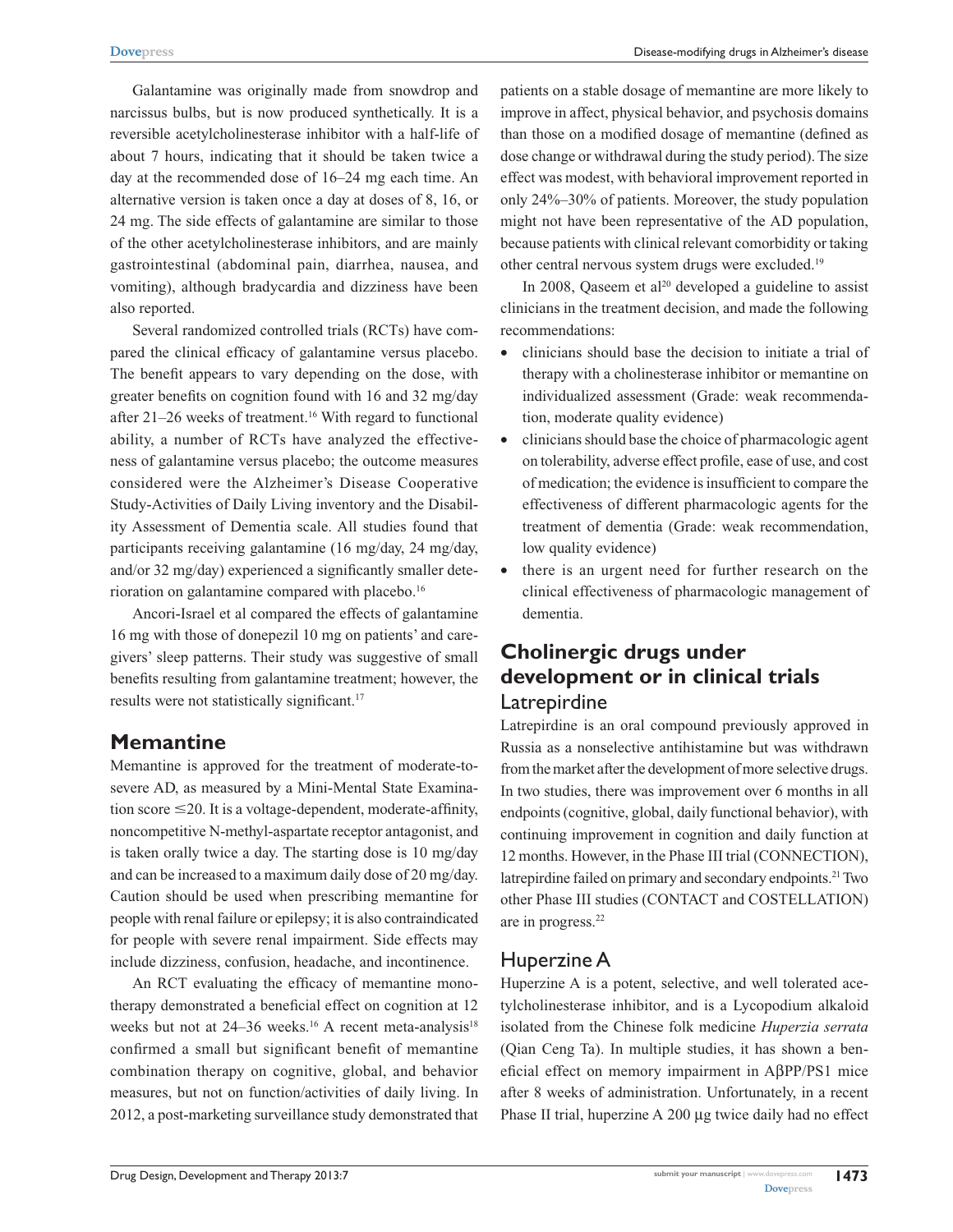on cognitive function in patients with mild to moderate AD.23 A Phase III clinical trial evaluating safety and efficacy of sustained-release huperzine A tablets versus placebo in patients with mild-to-moderate AD is ongoing.

### Phenserine

Phenserine is a noncompetitive acetylcholinesterase inhibitor that has independent modulatory effects on  $\mathbb{A}\beta$ generation. A recent study showed a statistically significant benefit on cognition from phenserine 15 mg versus placebo at 12 weeks.<sup>24</sup>

### Ladostigil

Ladostigil (TV-3326) is a dual acetylcholine-butyrylcholinesterase and brain-selective monoamine oxidase A and B inhibitor in vivo, and intended for the treatment of dementia comorbid with extrapyramidal disorders and depression. Presently in a Phase IIb clinical study, ladostigil has been previously demonstrated to possess potent antiapoptotic and neuroprotective activity in vitro and in various neurodegenerative rat models.25

# **Amyloid hypothesis**

According to the amyloid hypothesis, the deposition of Aβ is a central event in the etiology of  $AD<sup>26</sup>$  A $\beta$  derives from the amyloid precursor protein, which can be processed by two different enzymes, ie,  $\alpha$ -secretase and β-secretase.<sup>27</sup> In both cases, the C-terminal fragment undergoes a subsequent additional cleavage event by an enzyme complex called γ-secretase. This second cleavage results in amyloid precursor protein intracellular domain and either the p3 protein in the case of the  $\alpha$ -secretase pathway or the A $\beta$  in the case of the β-secretase pathway. Thus, the beta amyloid hypothesis suggests that beta amyloid deposition leads to tau pathology, as well as additional pathogenic mechanisms, such as inflammation and oxidative damage, that result in cell death. Recent evidence suggests that the neurotoxic form of amyloid is soluble oligomers rather than monomers or the fibrillary form found in plaques.28 New therapeutic strategies aim to interfere with amyloid deposition, either influencing its formation or trying to remove it once deposited in senile plaques, and include mainly vaccination and passive immunization.

# **β-secretase and γ-secretase inhibitors**

β-secretase 1 is an aspartyl protease that shares some features with human immunodeficiency aspartyl proteases. No known mutations in the gene encoding β-secretase have been related to familial AD. Because β-secretase 1 also has other substrates (including neuregulin-1, which is involved in myelination), development of inhibitors may theoretically face problems of toxicity related to nonspecific effects and blood-brain barrier penetration.<sup>24</sup> The thiazolidinediones, rosiglitazone and pioglitazone, have been tested for AD in RCTs, and may in part act as suppressors of β-secretase expression. Rosiglitazone was shown to improve spatial learning and memory ability, and slightly decreased Aβ42 (but not Aβ40) concentrations in the brain, without affecting the amyloid plaque burden in Tg2576 mice. In a Phase II study, after 6 months of treatment with rosiglitazone, patients with mild AD or amnestic mild cognitive impairment showed better delayed recall and selective attention as compared with a placebo group.<sup>29</sup> A subsequent larger Phase III study showed no significant clinical benefit of rosiglitazone, ie, not confirming the preliminary observation made in the Phase II study.<sup>30</sup> MK-8931 is a potent  $\beta$ -secretase 1 inhibitor, and has been shown to reduce Aβ levels in the cerebrospinal fluid and brains of rodents and primates. In Phase I trials, MK-8931 has been generally safe and well tolerated. Two large doubleblind, placebo-controlled, Phase II/III RCTs are ongoing in patients with mild-to-moderate AD and prodromal AD.<sup>31,32</sup>

γ-secretase is a protease complex that cleaves proteins at residues within their single membrane spanning domain. The best known substrate of γ-secretase is amyloid precursor protein, cleavage of which produces Aβ. The γ-secretase complex consists of four individual proteins, ie, presenilin, nicastrin, APH-1, and PEN-2.33 Development of γ-secretase inhibitors as disease-modifying drugs presents problems related to their potential nonspecific effects. This is because γ-secretase is not only responsible for Aβ generation but is also involved in intramembranous cleavage of several proteins (ie, Notch receptor, ErbB4, p75 NTR neurotrophin receptor, N-cadherin, and the sodium channel β4 subunit).<sup>34</sup>

Semagacestat was the first γ-secretase inhibitor to undergo extensive clinical testing and was shown to reduce Aβ concentrations in plasma and Aβ production in the central nervous system.35 Two large Phase III studies with semagacestat were prematurely stopped because of serious collateral adverse effects, including hematologic, gastrointestinal, and skin toxicity, that have been attributed to inhibition of the Notch signaling pathway. Further, in these studies, no improvement or moderate worsening of cognition was observed, perhaps related to γ-secretase inhibition within the central nervous system.<sup>36</sup>

Notch-sparing γ-secretase inhibitors and/or modulators (agents that shift γ-secretase cleavage activity from longer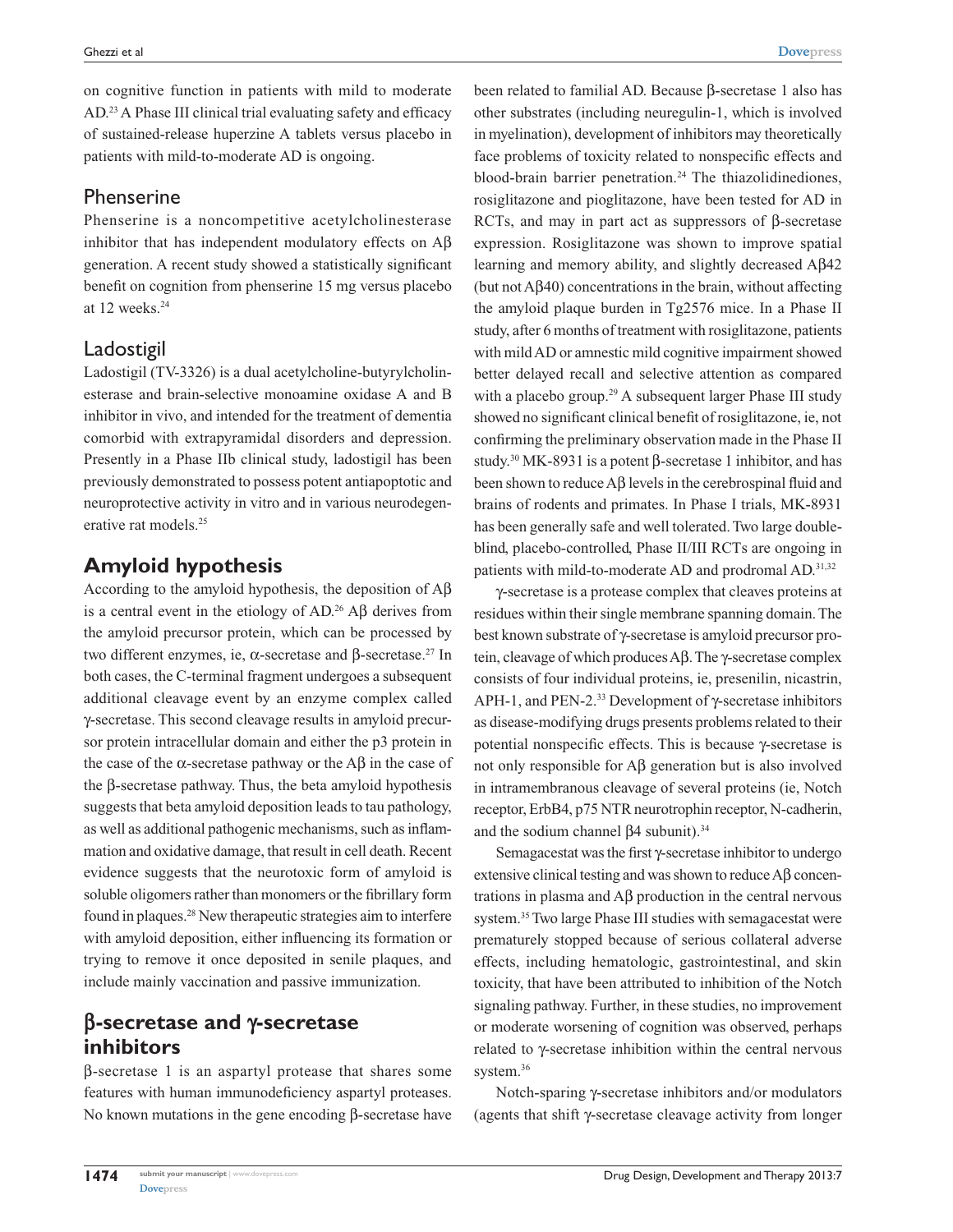to shorter Aβ species without affecting Notch cleavage) are in clinical development. Begacestat, BMS-708163 (avagacestat), and CHF-5074 display 10–100-fold selectivity for amyloid precursor protein over Notch cleavage. Begacestat showed significant reduction in plasma and cerebrospinal fluid levels of Aβ in animal models and a good safety and tolerability profile in Phase I studies. In a Phase I trial, doses of avagacestat  $>50$  mg/day reduced cerebrospinal fluid concentrations of Aβ1–38, Aβ1–40, and Aβ1–42 in a dose-dependent fashion over 28 days of daily dosing without any sign of potential Notch-related dose-limiting toxicity.37 CHF-5074 showed a good safety and tolerability profile in Phase I clinical trials. Phase II trials are ongoing in patients with mild cognitive impairment (http://[www.](http://www.clinicaltrial.gov) [clinicaltrial.gov](http://www.clinicaltrial.gov)).

### **Vaccination**

The concept of immunotherapy for neurodegenerative diseases was introduced by Schenk et al in 1999 when they used an Aβ vaccine to tackle AD.38 Their vaccine was composed of Aβ itself and the immunologic adjuvant QS21. In mice, it was extremely effective in reducing cerebral Aβ load and ameliorating cognitive performance. In 2001, a multicenter, randomized, placebo-controlled, double-blind, Phase II clinical trial using active immunization with Aβ42 plus an adjuvant was started in 300 patients. Unlike in the preclinical phase, severe adverse events occurred, consisting of aseptic meningoencephalitis in 18 treated patients. Therefore, the trial was halted after 2–3 injections. The final results of the trial were published in 2005.39

Double-blind assessment was maintained for 12 months, demonstrating no significant differences in cognition between antibody responders and a placebo group on neuropsychologic assessment. In 2008, a paper was published describing the relationship between Aβ42 immune response, degree of plaque removal, and long-term clinical outcomes.40 In June 2003, 80 patients (or their caregivers), who had entered Phase I and II of the AN1792 trial, gave their consent for long-term clinical follow-up (maximum 6 years) and post mortem neuropathologic examination. At autopsy, the mean  $\overrightarrow{AB}$  load was lower in brains from patients who had received immunization than in the placebo cohort. However, despite this observation, no evidence of improved survival or improvement in time to develop severe dementia was observed in these patients. These results suggest that plaque removal is not enough to halt progressive neuronal death, prompting some intriguing challenges to the amyloid hypothesis.

Although severe adverse events occurred in the first AN1792 trial and cognitive results were unclear, immunization was not abandoned. The first second-generation vaccine tested in patients with AD was CAD106 (Novartis, Basel, Switzerland), a vaccine that presents multiple copies of  $A\beta$ 1–6 peptide derived from the N-terminal B cell epitope of Aβ, and avoids T cell activation. Administration of CAD106 to APP transgenic mice showed a reduction of Aβ deposition in the brain. A double-blind, placebo-controlled, 52-week, Phase I study was carried out in two centers in Sweden,<sup>41</sup> and no cases of clinical or subclinical cases of meningoencephalitis occurred.

Additional vaccines under clinical testing include: ACI-24 (AC Immune, Lausanne, Switzerland), an Aβ1–15 peptide to which two lysines are attached on both ends, embedded in a liposome membrane; Affitope® AD02 (AFFiRiS AG, Vienna, Austria, and licensee GlaxoSmithKline Biologicals SA, Rixensart, Belgium), a six-amino acid peptide vaccine targeting the N-terminus of amyloid-β; Affitope AD03 (AFFiRiS AG and licensee GlaxoSmithKline Biologicals); ACC-001 (vanutide cridificar; Pfizer Inc, Groton, CT, USA); UB-311 (United Biomedical Inc, Hauppauge, NY, USA); and V-950 (Merck and Co, Inc, Whitehouse Station, NJ, USA).<sup>42</sup>

### **Passive immunization**

An alternate solution to avoid undesirable T cell-induced inflammation that can be a source of side effects is to use passive immunization with humanized antibodies. The first antibody tested in a Phase II trial was the humanized monoclonal anti-Aβ antibody bapineuzumab (Wyeth, Madison, NJ, USA, and Élan Corporation, Dublin, Ireland). This 18-month, multidose, one-to-one randomized trial was designed to assess safety, tolerability, and standard efficacy endpoints (ADAS-Cog) of multiple ascending doses of bapineuzumab in patients. On May 2007, Élan Corporation and Wyeth announced their plans to start a Phase III clinical trial of bapineuzumab, based on all the clinical data accumulated from the Phase I and Phase II trials.<sup>43</sup>

Among the analyses carried out, different effects were observed when stratifying patients according to their apolipoprotein E (ApoE) status. It seemed that ApoE noncarriers who received the second to lowest of the four doses six times responded better than the carriers. Therefore, two Phase III studies were started in ApoE4 noncarriers and carriers with mild-to-moderate AD (<http://clinicaltrials.gov>). Two multicenter, randomized, double-blind, placebo-controlled Phase III studies reached completion in April and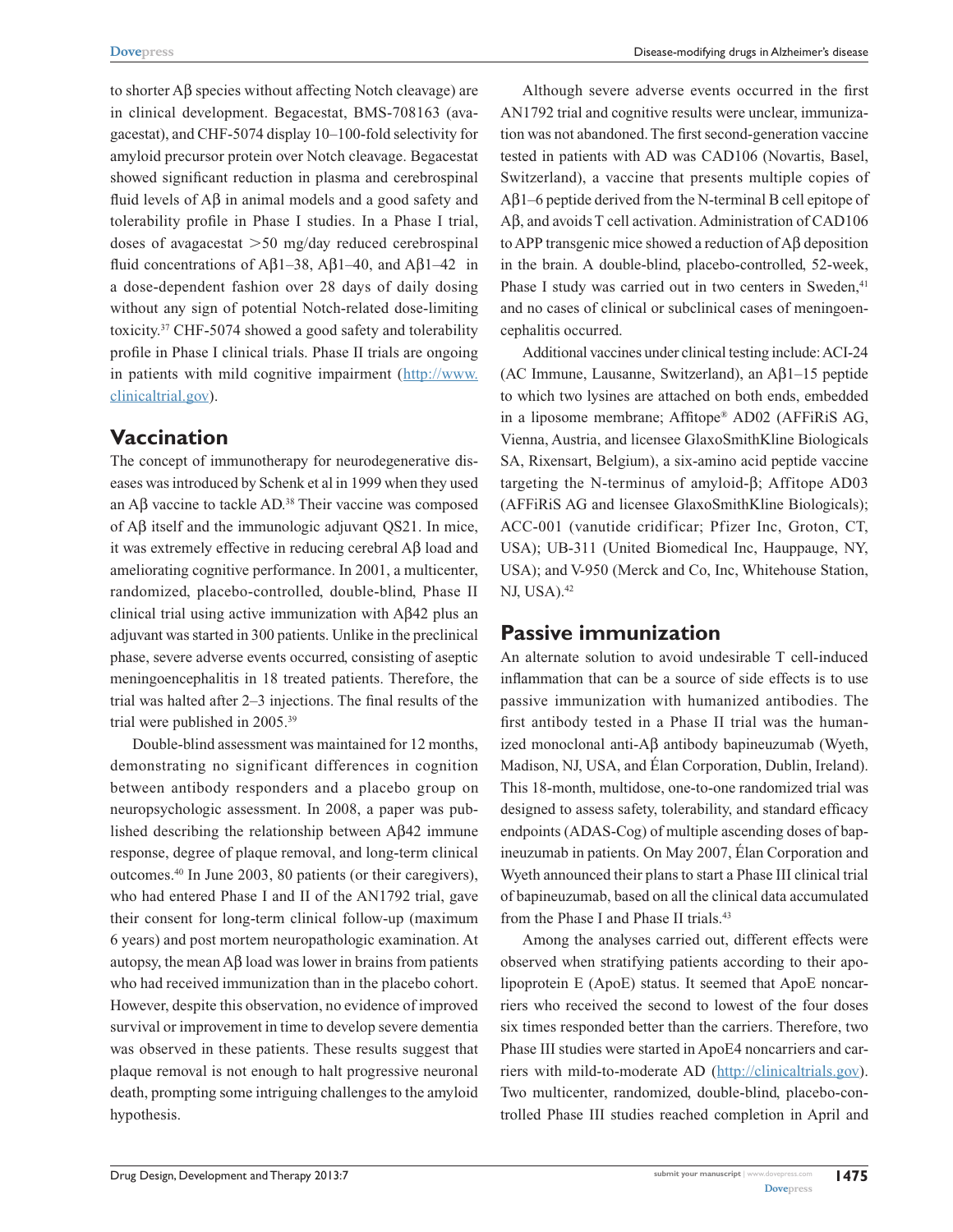June 2012. The first study compared 0.5 mg/kg and 1 mg/kg of bapineuzumab versus placebo. The second compared responses to bapineuzumab 0.5 mg/kg versus placebo in ApoEε4 carriers. Coprimary endpoints for each trial were the changes in ADAS-Cog and Disability Assessment of Dementia scores from baseline. Secondary endpoints included brain amyloid burden on Pittsburgh compound B-positron emission tomography, cerebrospinal fluid, phospho tau, and brain volume on magnetic resonance imaging. In July 2012, Pfizer (having acquired Wyeth in 2009) reported that the study in ApoE4 carriers did not meet its primary endpoints and announced the discontinuation of the Phase III trials. However, a secondary endpoint analysis revealed a reduction in amyloid plaques on positron emission tomographic imaging in APOE 4 carriers with mild AD.<sup>44</sup>

Solanezumab (LY2062430; Eli Lilly, Indianapolis, IN, USA) is a humanized monoclonal antibody that binds to the central region of β-amyloid. A randomized, doubleblind, placebo-controlled, Phase II clinical trial was carried out to assess the safety, tolerability, pharmacokinetics, and pharmacodynamics of 12 weekly infusions of solanezumab in patients with mild-to-moderate AD. Clinical laboratory values, cerebrospinal fluid cell counts, and magnetic resonance imaging scans were unchanged by treatment, and no adverse events could be clearly related to administration of the antibody. Two large Phase III trials (EXPEDITION1 and EXPEDITION2) are ongoing, showing that the treatment is effective in mild but not severe AD.44

Gantenerumab (R1450; Hoffman-LaRoche, Basel, Switzerland) has been optimized in vitro for binding with subnanomolar affinity to a conformational epitope expressed on Aβ fibrils using HuCAL® phage display technology. In peptide maps, both the N-terminal and central portions of Aβ were recognized by gantenerumab. A large Phase III clinical trial is ongoing.

Passive immunization is considered safer than active immunization, and no cases of encephalitis have been reported thus far. However, passive immunotherapy has its own side effects, most notably microhemorrhages and vasogenic edema. All these antibodies are built on the same immunoglobulin (IgG1) backbone, which is thought to activate microglia. Different from the previously described antibodies, crenezumab (MABT5102A; Genentech Inc, South San Francisco, CA, USA) possesses an IgG4 backbone, which has a milder effect on microglia because it binds more weakly to cell surface immunoglobulin receptors. Nonetheless, it is able to bind all forms of Aβ, including toxic oligomers. The first Alzheimer's Prevention Initiative

will study crenezumab in 300 people from a large family in Columbia with a rare genetic mutation that typically triggers AD symptoms around the age of 45 years, and is a collaboration between the National Institutes of Health, Banner's Alzheimer's Institute, and Genentech Inc.

Moreover, another large Phase II/III trial is ongoing to assess the safety, tolerability, and biomarker efficacy of gantenerumab and solanezumab in individuals with autosomal dominant Alzheimer's disease mutation. Additional antibodies are in clinical development, including PF-04360365 (Pfizer), GSK933776A (GlaxoSmithKline), NI-101 (Biogen Idec, Weston, MA, USA), PF-05236812 (Janssen Alzheimer Immunotherapy, South San Francisco, CA, USA, and Pfizer), RN6G (Pfizer), SAR-228810 (Sanofi SA, Paris, France), and BAN-2401 (Eisai Co, Ltd, Tokyo, Japan).<sup>44</sup>

#### **Anti tau strategies**

Tau is a cytoplasmic protein that binds to tubulin during its polymerization, thereby stabilizing microtubules. Tau is abnormally phosphorylated in AD, resulting in generation of aggregates (neurofibrillary tangles) toxic to neurons. Tau hyperphosphorylation can be promoted by imbalanced activity of protein kinase. One therapeutic approach is based on inhibitors of tau-phosphorylating kinase (glycogen synthase kinase-3 and p70-S6-kinase). Both lithium and valproate inhibit glycogen synthase kinase-3. A Phase III clinical trial demonstrated that treatment with valproate does not delay emergence of agitation or psychosis or slow cognitive or functional decline in patients with moderate AD.<sup>45</sup> In a recent RCT of 45 patients with amnestic mild cognitive impairment, treatment with lithium was associated with a significant decrease in concentrations of phospho tau in cerebrospinal fluid and better performance on the cognitive subscale of the ADAS-Cog and on attention tasks.<sup>46</sup>

Several glycogen synthase kinase-3 inhibitors are under development. NP-031112 (NP-12) is a thiazolidinedionederived compound that is able to induce neuroprotection and attenuate the production of proinflammatory cytokines and activation of astrocytes and microglial cells in a rat model of excitotoxicity.47 This compound has been tested in patients with Alzheimer's disease in a Phase II RCT, but there are no definitive results.<sup>48</sup>

Another approach is based on compounds that inhibit tau aggregation and/or promote aggregate disassembly. Methylthioninium chloride, a reducing agent better known as methylene blue, interferes with tau aggregation by acting on self-aggregating truncated tau fragments.48 In a placebocontrolled Phase II trial, methylthioninium chloride at 60 mg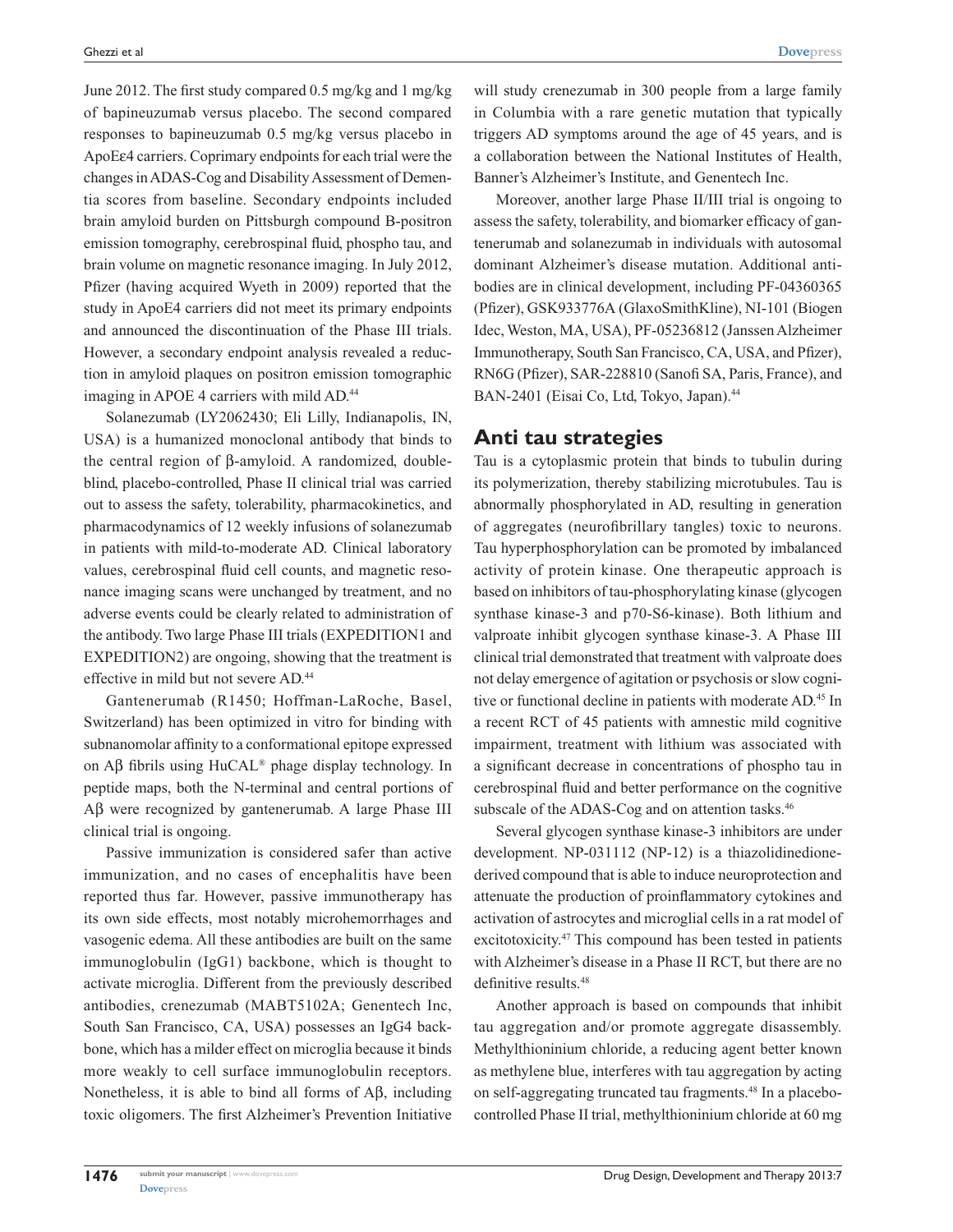was effective in slowing the rate of AD progression by 80% compared with placebo. An open-label Phase II study of methylthioninium chloride 30 mg and 60 mg is ongoing. A new formulation (leuco-methylthioninium), with better bioavailability and tolerability, was designed some years ago, and Phase III RCTs were planned to confirm its safety and clinical efficacy.48

Davunetide, an intranasally administered, eight-amino acid peptide fragment, is able to inhibit tau hyperphosphorylation. A Phase II RCT in patients with amnestic mild cognitive impairment demonstrated that it is safe, well tolerated, and has positive effects on cognition.<sup>49</sup>

Nicotinamide is the biologically active form of niacin (vitamin B3), and the precursor of coenzyme NAD+. In mouse models of AD, this compound is able to reduce brain concentrations of a species of phosphorylated tau (Thr231) that inhibits microtubule polymerization.<sup>50</sup> A Phase II study in patients with mild-to-moderate AD has just ended, but no results are available as yet.

Finally, two studies of particular interest are ongoing. The first is a randomized, double-blind, placebo-controlled, parallel-group, 15-month Phase III trial of TRx0237 (TauRx Therapeutics Ltd, Aberdeen, Scotland) in subjects with mild to moderate AD. The second is a Phase I study with BMS-241027 (Bristol-Myers Squibb, New York City, NY, USA), evaluating the safety and pharmacodynamic effects of the drug on tau in cerebrospinal fluid, using functional connectivity magnetic resonance imaging and computerized cognitive tests in subjects with mild AD, following nine weekly intravenous infusions of BMS-241027.

### **Conclusion**

Pharmacologic treatment of AD involves acetylcholinesterase inhibitors and memantine, which provide mainly symptomatic short-term benefits without counteracting the progression of the disease. In the last decade, despite a number of promising disease-modifying compounds having been developed, none has ever succeeded in Phase III trials. Therefore, additional mechanisms at the basis of AD pathogenesis must be better understood; the amyloid hypothesis can explain part of the pathologic processes underlying AD, but Phase III studies of active or passive immunization have failed to demonstrate a cognitive benefit compared with placebo. This suggests that removing senile plaques is necessary, but not sufficient to halt disease progression. Therefore it is of crucial importance to better understand the relationship between tau, Aβ, and other factors when developing novel potentially disease-modifying drugs.

Indeed, all past clinical trials were conducted in patients with mild-to-moderate AD. Disease-modifying drugs might work better in the preclinical stages of the disease, when Aβ and tau burden are not so compromising and patients are still autonomous in daily living tasks. That is why current and future trials will be designed to include patients in the preclinical phase of the disease (prodromal AD), underscoring the need to identify tools for early diagnosis (ie, cerebrospinal fluid or radiologic biomarkers). Last, indicators useful as surrogate biomarkers should be identified in order to: have substitutes for clinical endpoints (at present, represented mainly by neuropsychologic testing); develop tools that are able to predict clinical benefit, or the opposite; and demonstrate whether there are disease-modifying properties.

#### **Disclosure**

The authors report no conflicts of interest in this work.

#### **References**

- 1. Bartus RT, Dean RL 3rd, Beer B, Lippa AS. The cholinergic hypothesis of geriatric memory dysfunction. *Science*. 1982;217:408–414.
- 2. Perry EK. The cholinergic hypothesis ten years on. *Br Med Bull*. 1986;42:63–69.
- 3. Bowen DM, Francis PT, Pangalos MN, Stephens PH, Procter AW. Treatment strategies for Alzheimer's disease. *Lancet*. 1992;339: 132–133.
- 4. Whitehouse PJ, Martino AM, Antuono PG, et al. Nicotinic acetylcholine binding sites in Alzheimer's disease. *Brain Res*. 1986;371:146–151.
- 5. Newhouse PA, Potter A, Levin ED. Nicotinic acetylcholine involvement in Alzheimer's and Parkinson's disease: implications for therapeutics. *Drugs Aging*. 1997;11:206–228.
- 6. Doody RS, Stevens JC, Beck C, et al. Practice parameter: management of dementia (an evidence-based review). *Neurology*. 2001;56: 1154–1166.
- 7. Inglis F. The tolerability and safety of cholinesterase inhibitors in the treatment of dementia. *Int J Clin Pract Suppl*. 2002;127:45–63.
- 8. Knowles J. Donepezil in Alzheimer's disease: an evidence-based review of its impact on clinical and economic outcomes. *Core Evid*. 2006;1:195–219.
- 9. Froelich L, Gertz HJ, Heun R, et al. Donepezil for Alzheimer's disease in clinical practice – the DONALD study. *Dement Geriatr Cogn Disord*. 2004;18:37–43.
- 10. Birks JS, Harvey R. Donepezil for dementia due to Alzheimer's disease. *Cochrane Database Syst Rev*. 2003;3:CD001190.
- 11. Courtney C, Farrell D, Gray R, et al. AD2000 Collaborative Group. Long-term donepezil treatment in 565 patients with Alzheimer's disease (AD2000): randomised double-blind trial. *Lancet*. 2004;363: 2105–2115.
- 12. Birks J, Evans JG, Iakovidou V, Tsolaki M. Rivastigmine for Alzheimer's disease. *Cochrane Database Syst Rev*. 2009;2:CD001191.
- 13. Cumbo E. Differential effects or rivastigmine, galantamine and donepezil on behavioral and psychological symptoms in patients with Alzheimer's disease: 18-month, randomized, open-label trial. *Prim Care Community Psychiatr*. 2005;10:95–102.
- 14. Pattanaprateep O, Phongchareonsuk P, Chaikledkaew U. The costeffectiveness of donepezil and rivastigmine in the treatment of Alzheimer's disease in Thailand private hospital. *Value Health*. 2005;8:314–815.
- 15. Bullock R. Treatment of behavioural and psychiatric symptoms in dementia: implications of recent safety warnings. *Curr Med Res Opin*. 2005;21:1–10.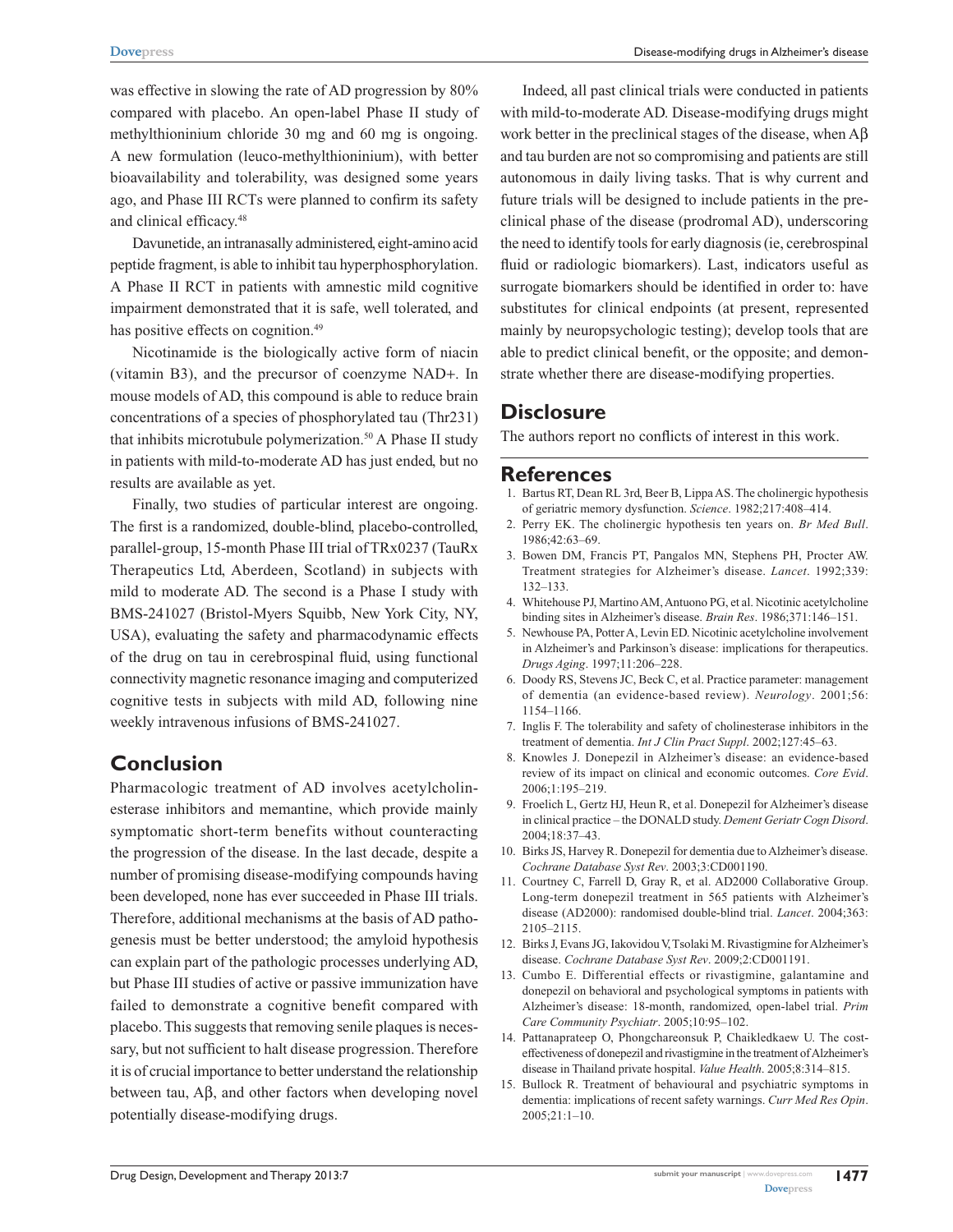- 16. Bond M, Rogers G, Peters J, et al. The effectiveness and costeffectiveness of donepezil, galantamine, rivastigmine and memantine for the treatment of Alzheimer's disease (review of Technology Appraisal No 111): a systematic review and economic model. *Health Technol Assess*. 2012;16:1–470.
- 17. Ancoli-Israel S, Amatniek J, Ascher S, Sadik K, Ramaswamy K. Effects of galantamine versus donepezil on sleep in patients with mild to moderate Alzheimer disease and their caregivers: a double-blind, head-to-head, randomized pilot study. *Alzheimer Dis Assoc Disord*. 2005;19:240–245.
- 18. Farrimond LE, Roberts E, McShane R. Memantine and cholinesterase inhibitor combination therapy for Alzheimer's disease: a systematic review. *BMJ Open*. 2012;2:e000917.
- 19. Clerici F, Vanvacore N, Elia A, et al. Memantine effects on behaviour in moderately severe to severe Alzheimer's disease: a post-marketing surveillance study. *Neurol Sci*. 2012;33:23–31.
- 20. Qaseem A, Snow V, Cross TJ Jr, et al. Current pharmacologic treatment of dementia: a clinical practice guideline from the American College of Physicians and the American Academy of Family Physicians. *Ann Intern Med*. 2008;148:370–378.
- 21. Jones WR. Dimebon disappointment. *Alzheimers Res Ther*.  $2010:2:25$
- 22. Tayeb HO, Yang HD, Price BH, Tarazi FI. Pharmacotherapies for Alzheimer's disease: beyond cholinesterase inhibitors. *Pharmacol Ther*. 2012;134:8–25.
- 23. Rafii MS, Walsh S, Little JT, et al. A phase II trial of huperzine A in mild to moderate Alzheimer disease. *Neurology*. 2011;76:1389–1394.
- 24. Salomone S, Caraci F, Leggio GM, et al. New pharmacological strategies for treatment of Alzheimer's disease: focus on disease-modifying drugs. *Br J Clin Pharmacol*. 2012;73:504–517.
- 25. Weinreb O, Amit T, Bar-Am O, Youdim MB. Ladostigil: a novel multimodal neuroprotective drug with cholinesterase and brain-selective monoamine oxidase inhibitory activities for Alzheimer's disease treatment. *Curr Drug Targets*. 2012;13:483–494.
- 26. Hardy J, Akksop D. Amyloid hypothesis deposition as the central event in the aetiology of Alzheimer's disease. *Trends Pharmacol Sci*. 1991;12: 383–388.
- 27. Chow VW, Mattsonn MP, Wong PC, Gleichmann M. An overview of APP processing enzymes and products. *Neuromolecular Med*. 2010;12:1–12.
- 28. Haass C, Selkoe DJ. Soluble protein oligomers in neurodegeneration: lessons from the Alzheimer's amyloid beta-peptide. *Nat Rev Mol Cell Biol*. 2007;8:101–112.
- 29. Watson GS, Cholerton BA, Reger MA, et al. Preserved cognition in patients with early Alzheimer disease and amnestic mild cognitive impairment during treatment with rosiglitazone: a preliminary study. *Am J Geriatr Psychiatry*. 2005;13:950–958.
- 30. Gold M, Alderton C, Zvartau-Hind M, et al. Rosiglitazone monotherapy in mild-to-moderate Alzheimer's disease: results from a randomized, double-blind, placebo-controlled phase III study. *Dement Geriatr Cogn Disord*. 2010;30:131–146.
- 31. Merck. An Efficacy and Safety Trial of MK-8931 in Mild to Moderate Alzheimer's Disease (P07738) (EPOCH). In: ClinicalTrials.gov [website on the Internet]. Bethesda, MD: US National Library of Medicine; 2012 [updated November 4, 2013]. Available from: [http://www.clinicaltrials.](http://www.clinicaltrials.gov/ct2/show/NCT01739348?term=MK-8931&rank=2) [gov/ct2/show/NCT01739348?term=MK-8931&rank=2. NLM identi](http://www.clinicaltrials.gov/ct2/show/NCT01739348?term=MK-8931&rank=2)[fier: NCT01739348.](http://www.clinicaltrials.gov/ct2/show/NCT01739348?term=MK-8931&rank=2) Accessed November 22, 2013.
- 32. Merck. Efficacy and Safety Trial of MK-8931 in Participants With Prodromal Alzheimer's Disease (MK-8931-019) (APECS). In: ClinicalTrials.gov [website on the Internet]. Bethesda, MD: US National Library of Medicine; 2013 [updated November 19, 2013]. Available from: [http://www.clinicaltrials.gov/ct2/show/NCT01953601?term=MK-](http://www.clinicaltrials.gov/ct2/show/NCT01953601?term=MK-8931&rank=3)[8931&rank=3. NLM identifier: NCT01953601.](http://www.clinicaltrials.gov/ct2/show/NCT01953601?term=MK-8931&rank=3) Accessed November 22, 2013.
- 33. Kaether C, Haass C, Steiner H. Assembly, trafficking and function of gamma-secretase. *Neurodegener Dis*. 2006;3:275–283.
- 34. Tomita T. Secretase inhibitors and modulators for Alzheimer's disease treatment. *Expert Rev Neurother*. 2009;9:661–679.
- 35. Bateman RJ, Siemers ER, Mawuenyega KG, et al. A gamma-secretase inhibitor decreases amyloid-beta production in the central nervous system. *Ann Neurol*. 2009;66:48–54.
- 36. Schor NF. What the halted phase III gamma-secretase inhibitor trial may (or may not) be telling us. *Ann Neurol*. 2011;69:237–239.
- 37. Dockens R, Wang JS, Castaneda L, et al. A placebo-controlled, multiple ascending dose study to evaluate the safety, pharmacokinetics and pharmacodynamics of avagacestat (BMS-708163) in healthy young and elderly subjects. *Clin Pharmacokinet*. 2012;51:681–693.
- 38. Schenk D, Barbour R, Dunn W, et al. Immunization with amyloid-beta attenuates Alzheimer-disease-like pathology in the PDAPP mouse. *Nature*. 1999;400:173–177.
- 39. Gilman S, Koller M, Black RS. Clinical effects of Abeta immunization (AN1792) in patients with AD in an interrupted trial. *Neurology*. 2005;64:1553–1562.
- 40. Holmes C, Boche D, Wilkinson D, et al. Long-term effect of Abeta42 immunisation in Alzheimer's disease: follow-up of a randomised, placebo-controlled phase I trial. *Lancet*. 2008;372:216–223.
- 41. Winblad B, Andreasen N, Minthon L, et al. Safety, tolerability, and antibody response of active Aβ immunotherapy with CAD106 in patients with Alzheimer's disease: randomised, double-blind, placebo-controlled, first-in-human study. *Lancet Neurol*. 2012;11: 597–604.
- 42. Galimberti D, Ghezzi L, Scarpini E. Immunotherapy against amyloid pathology in Alzheimer's disease. *J Neurol Sci*. 2013;333:50–54.
- 43. Khorassani F, Hilas O. Bapineuzumab, an investigational agent for Alzheimer's disease. *P T*. 2013;38:89–91.
- 44. Moreth J, Mavoungou C, Schindowski K. Passive anti-amyloid immunotherapy in Alzheimer's disease: what are the most promising targets? *Immun Ageing*. 2013;10:18.
- 45. Tariot PN, Schneider LS, Cummings J, et al. Chronic divalproex sodium to attenuate agitation and clinical progression of Alzheimer disease. *Arch Gen Psychiatry*. 2011;68:853–861.
- 46. Forlenza OV, Diniz BS, Radanovic M, Santos FS, Talib LL, Gattaz WF. Disease-modifying properties of long-term lithium treatment for amnestic mild cognitive impairment: randomised controlled trial. *Br J Psychiatry*. 2011;198:351–356.
- 47. Luna-Medina R, Cortes-Canteli M, Sanchez-Galiano S, et al. NP031112, a thiadiazolidinone compound, prevents inflammation and neurodegeneration under excitotoxic conditions: potential therapeutic role in brain disorders. *J Neurosci*. 2007;27:5766–5776.
- 48. Mangialasche F, Solomon A, Winblad B, Mecocci P, Kivipelto M. Alzheimer's disease: clinical trials and drug development. *Lancet Neurol*. 2010;9:702–716.
- 49. Morimoto BH, Schmechel D, Hirman J, et al. A phase 2, double-blind, placebo-controlled study to evaluate the safety, tolerability, and effect on cognitive function of AL-108 after 12 weeks of intranasal administration in subjects with mild cognitive impairment. *Dement Geriatr Cogn Disord*. 2013;35:325–336.
- 50. Green KN, Steffan JS, Martinez-Coria H, et al. Nicotinamide restores cognition in Alzheimer's disease transgenic mice via a mechanism involving sirtuin inhibition and selective reduction of Thr231 phosphotau. *J Neurosci*. 2008;28:11500–11510.